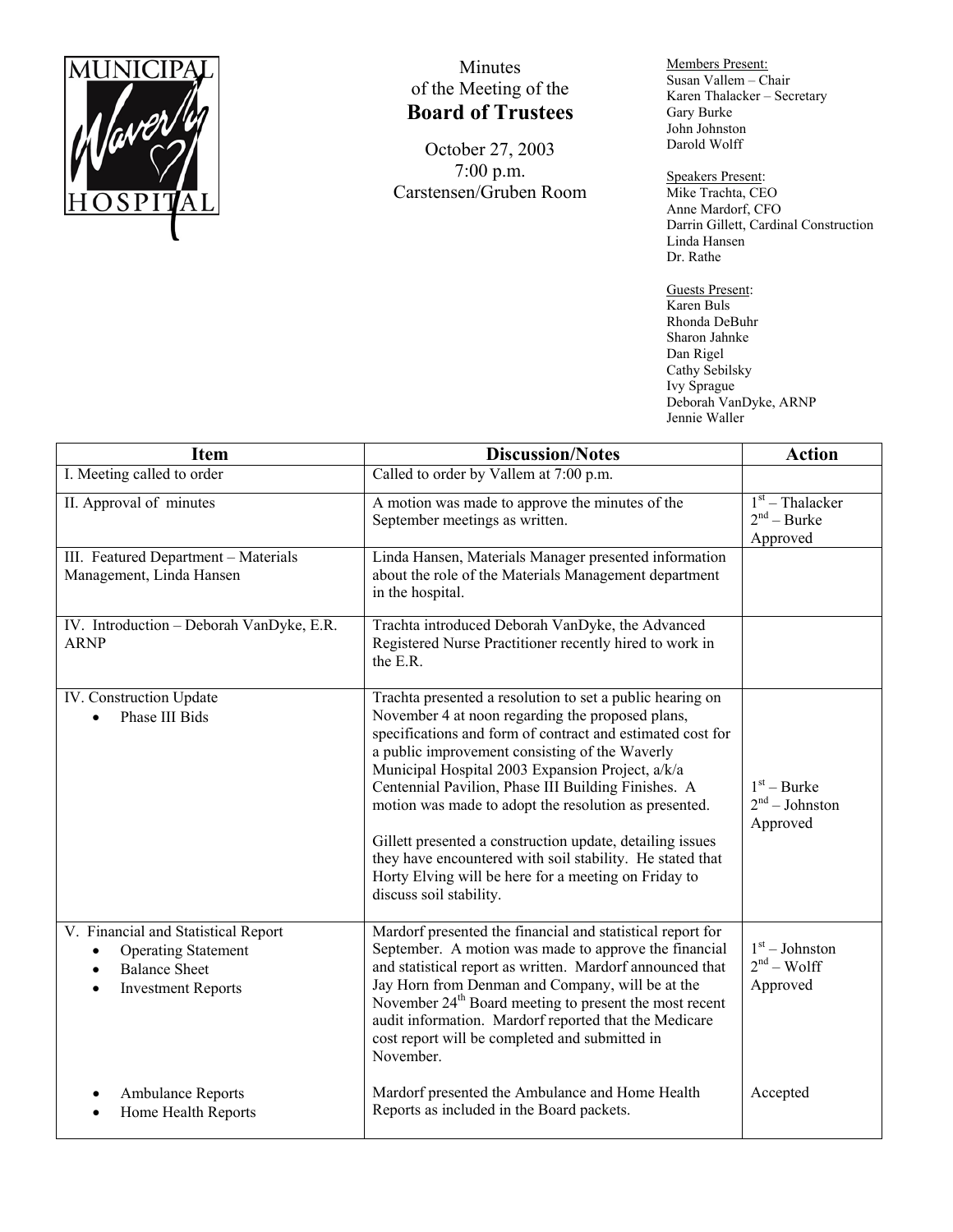| VI. Committee Reports<br>Performance Improvement<br>Committee                                                                                                                                                                                                                                                                   | Trachta presented the Performance Improvement and<br>Environment of Care Committee reports as included in<br>the Board packets.                                                                                                                                                                                                                                                                                                                                                                                                                                                                                                                                                                                                                                                                                                                      | Accepted                                                                                           |
|---------------------------------------------------------------------------------------------------------------------------------------------------------------------------------------------------------------------------------------------------------------------------------------------------------------------------------|------------------------------------------------------------------------------------------------------------------------------------------------------------------------------------------------------------------------------------------------------------------------------------------------------------------------------------------------------------------------------------------------------------------------------------------------------------------------------------------------------------------------------------------------------------------------------------------------------------------------------------------------------------------------------------------------------------------------------------------------------------------------------------------------------------------------------------------------------|----------------------------------------------------------------------------------------------------|
| <b>Environment of Care Committee</b>                                                                                                                                                                                                                                                                                            |                                                                                                                                                                                                                                                                                                                                                                                                                                                                                                                                                                                                                                                                                                                                                                                                                                                      |                                                                                                    |
| VII. C.E.O.'s Report<br>Patient Satisfaction Survey Results -<br>$1st$ Quarter                                                                                                                                                                                                                                                  | Trachta presented the patient satisfaction survey results<br>for the 1 <sup>st</sup> Quarter. He reported that Director's Council is<br>currently reviewing other tools to measure satisfaction.<br>Trachta presented the Critical Access Hospital Annual<br>Report, noting that the report covers a shorter, six month<br>time period in order to get it on a fiscal year cycle. A<br>motion was made to approve the report as presented.<br>Trachta gave a brief legislative review for issues that<br>could impact the hospital.                                                                                                                                                                                                                                                                                                                  | $1st$ – Thalacker<br>$2nd$ – Wolff<br>Approved                                                     |
| VIII. Medical Staff Report                                                                                                                                                                                                                                                                                                      | Rathe presented the Medical Staff Report, encouraging<br>those in attendance to contact their legislators on issues<br>of importance to the hospital.                                                                                                                                                                                                                                                                                                                                                                                                                                                                                                                                                                                                                                                                                                |                                                                                                    |
| IX. Old Business<br>Purchase of Property                                                                                                                                                                                                                                                                                        | Trachta announced that the City of Waverly Building<br>Inspector would be available to complete and inspection<br>of the Rohlf Memorial Clinic building at a cost of \$2,000.<br>A motion was made to approve having an inspection of<br>the Rohlf Memorial Clinic done at a cost not to exceed<br>\$2,000. Trachta will email the results of the inspection to<br>Board members as soon as they become available.<br>Thalacker questioned whether the Community Health<br>Fund was operating yet. Sprague reported that details are<br>still being worked out and a committee has not been set<br>up yet.                                                                                                                                                                                                                                           | $1st - Burke$<br>$2nd - Wolf$<br>Approved                                                          |
| X. New Business<br>Changes to Medical Staff Bylaws,<br>$\bullet$<br>Rules and Regulations and ARNP<br>E.R. Privileges and Protocols<br>Reappointments to Medical Staff:<br>Daniel Schminke, M.D. -<br><b>Family Practice</b><br>Resignations from Medical Staff:<br>Mark Matson, M.D. -<br>Nephrology<br>Cathryn Robinson, CRNA | Trachta presented changes to the Medical Staff Bylaws,<br>Rules and Regulations which move Professional<br>Activities Committee to meet every other month on the<br>same schedule as Medical Staff and to provide for the<br>addition of the ARNP as a midlevel licensed independent<br>practitioner. Trachta also presented the ARNP E.R.<br>privileges and protocols. A motion was made to approve<br>the changes to the Medical Staff Bylaws, Rules and<br>Regulations and privileges and protocols as individually<br>considered.<br>Trachta presented reappointments, resignations, and<br>appointments to the Medical Staff along with an addition<br>of privileges and a change from provisional to regular<br>status as listed at left. A motion was made to approve the<br>aforementioned items as individually considered by the<br>Board. | $1st$ – Thalacker<br>$2nd - Johnston$<br>Approved<br>$1st$ – Thalacker<br>$2nd - Wolf$<br>Approved |
| Appointments to Medical Staff:<br>Waqas Ali, M.D. - Internal<br>Medicine/Infectious Diseases<br>Cristina Bara, M.D. - Internal<br>٠<br>Medicine/Nephrology<br>Diane Lansink, ARNP-                                                                                                                                              |                                                                                                                                                                                                                                                                                                                                                                                                                                                                                                                                                                                                                                                                                                                                                                                                                                                      |                                                                                                    |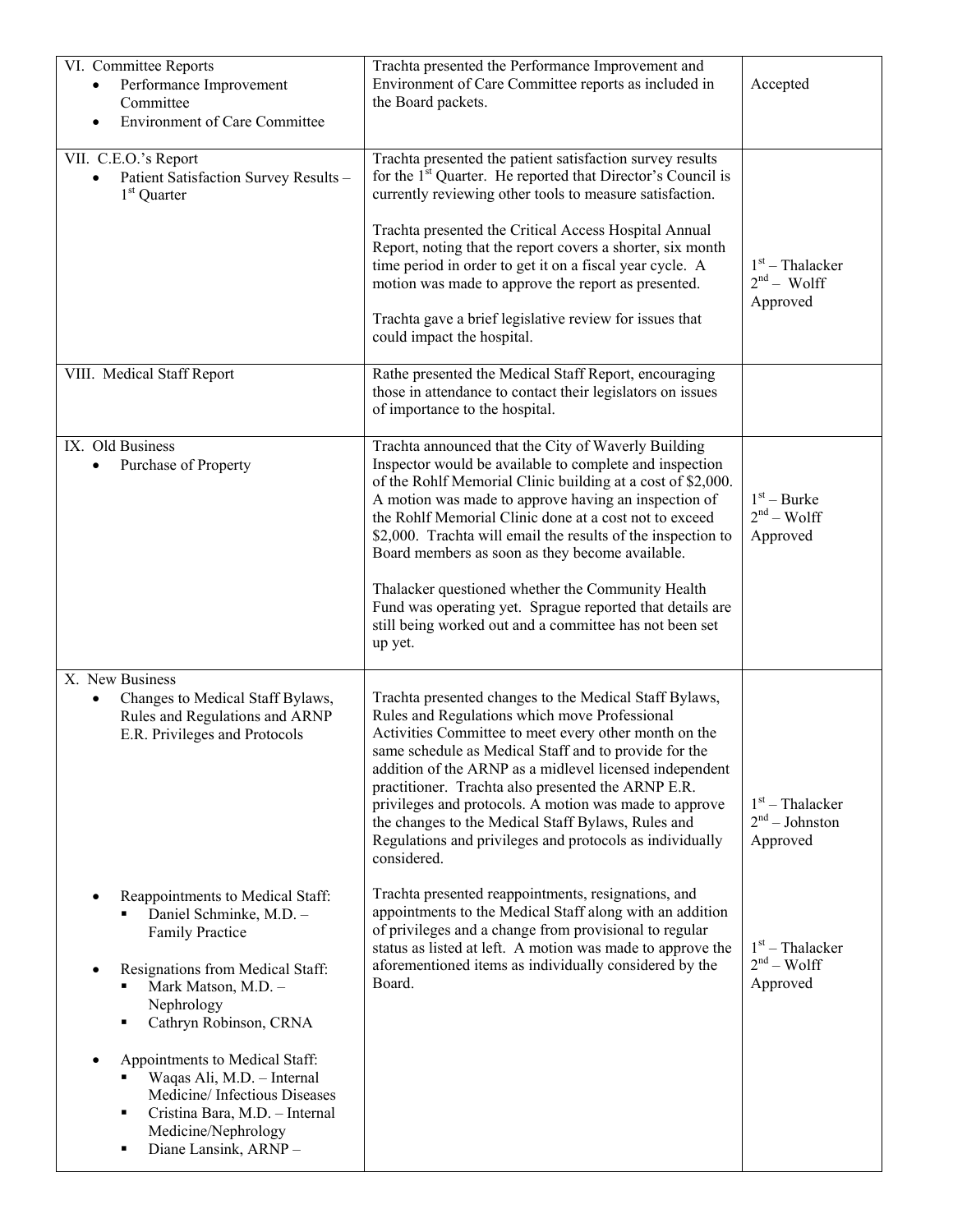| Dermatology<br>Carolyn Norris, ARNP-<br>٠<br>OB/Gyn<br>Benjy Olsen, D.P.M. - Podiatry<br>٠<br>Resident<br>Abdul Panhwar, M.D. - E.R.<br>٠<br>Adaline Peterson, ARNP-<br>п<br>Ob/Gyn<br>Deborah VanDyke, ARNP-<br>٠<br>E.R.<br>Steven Vince, M.D. - Radiology<br>٠<br>(Locum Tenens)                                                                                                          |                                                                                                                                                                                                                                                                                                                                                                                                                  |                                                 |
|----------------------------------------------------------------------------------------------------------------------------------------------------------------------------------------------------------------------------------------------------------------------------------------------------------------------------------------------------------------------------------------------|------------------------------------------------------------------------------------------------------------------------------------------------------------------------------------------------------------------------------------------------------------------------------------------------------------------------------------------------------------------------------------------------------------------|-------------------------------------------------|
| Addition of Privileges:<br>Dr. Oakley (Radiology)<br>٠<br>Mylograms                                                                                                                                                                                                                                                                                                                          |                                                                                                                                                                                                                                                                                                                                                                                                                  |                                                 |
| Provisional to Regular Privileges:<br>Ayyaz Shah, D.O. -<br>٠<br>Dermatology                                                                                                                                                                                                                                                                                                                 |                                                                                                                                                                                                                                                                                                                                                                                                                  |                                                 |
| Policy Revisions/New Policies:<br>Verification of<br>Verbal/Telephone Orders or<br><b>Critical Test Results</b><br>Verbal/Telephone Orders<br>٠<br>Documentation Medical Record<br>٠<br>Interpretation of X-Rays by<br>٠<br>Physician(s) in ER<br><b>Automated Dispensing</b><br>٠<br><b>Automated Dispensing Access</b><br>٠<br>Privileges<br><b>Automated Dispensing</b><br>٠<br>Passwords | Trachta presented the policy revisions/new policies as<br>listed at left. A motion was made to approve the policies<br>as individually considered.                                                                                                                                                                                                                                                               | $1st - Burke$<br>$2nd - Johnston$<br>Approved   |
| <b>Personnel Committee</b>                                                                                                                                                                                                                                                                                                                                                                   | Trachta reported that the Personnel Committee met on<br>9/26/03 at which time they chose not to select an overall<br>employee of the year. He reported that the Personnel<br>Committee also met tonight prior to the Board meeting,<br>selecting Merna Lovell for November Employee of the<br>Month.<br>Vallem encouraged the Personnel Committee to seek<br>employee input on what sort of recognition would be |                                                 |
| <b>Executive Committee</b>                                                                                                                                                                                                                                                                                                                                                                   | meaningful for them.<br>Trachta reported that the Executive Committee met on<br>$9/26/03$ to review the capital request for the excavation,<br>inspection, and waterproofing of the exterior, north, home<br>health wall for an amount not to exceed \$10,000. A<br>motion was made to ratify the Executive Committee<br>action to approve the aforementioned capital request at a<br>cost not exceed \$10,000.  | $1st$ – Thalacker<br>$2nd - Vallem$<br>Approved |
| <b>Finance Committee</b><br><b>Capital Requests</b><br>PFA 100 Analyzer                                                                                                                                                                                                                                                                                                                      | Trachta reported that the Finance Committee met on<br>10/20/03. Trachta brought forth a motion with a second<br>from the Finance Committee to approve the capital<br>request as listed below:<br>PFA 100 Analyzer - at a cost not to exceed<br>\$14,861.70<br>The motion was approved as brought forth by the Finance<br>Committee.                                                                              | $1st - Wolf$<br>$2nd - Burke$<br>Approved       |